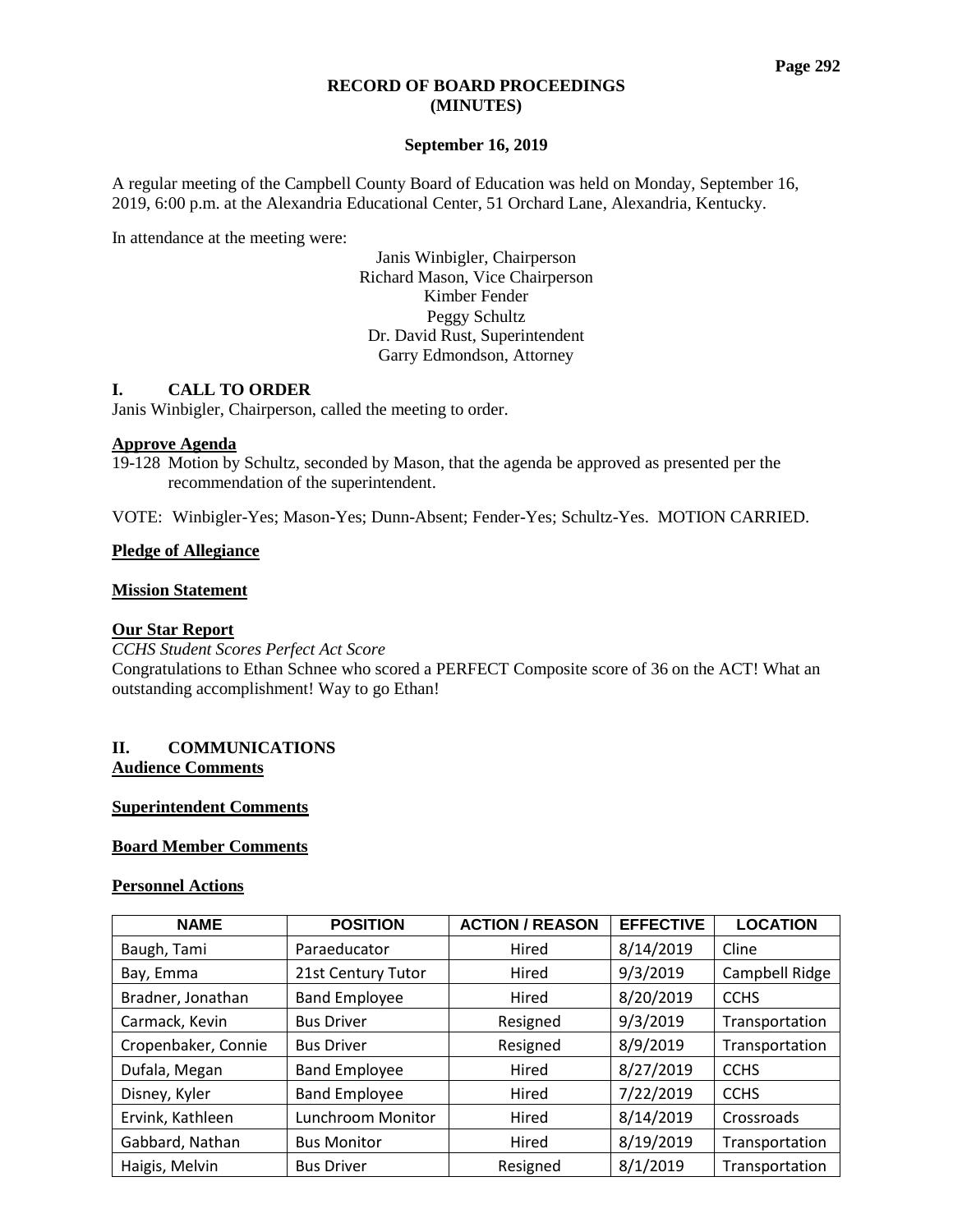| Hall, Christopher  | <b>Band Employee</b>    | Hired                | 8/20/2019 | <b>CCHS</b>    |  |
|--------------------|-------------------------|----------------------|-----------|----------------|--|
| Kendrick, Jason    | Paraeducator<br>Hired   |                      | 8/12/2019 | Crossroads     |  |
| Kirby, Melinda     | Hired<br>Tutor          |                      | 8/14/2019 | Cline          |  |
| Kitto, Sharese     | Office Clerk            | Hired                | 8/26/2019 | Cline          |  |
|                    | Library Media           |                      |           |                |  |
| Kramer, Kelly      | Paraed<br>Hired         |                      | 8/23/2019 | Cline          |  |
| Lamb, Sally        | Paraeducator            | Hired                | 8/20/2019 | Campbell Ridge |  |
| Mason, Jordan      | Paraeducator            | Hired                | 8/12/2019 | Alex Ed Center |  |
| Miller, Sue        | Tutor                   | Hired                | 8/14/2019 | Cline          |  |
| Moore, Taylor      | 21st Century Tutor      | Hired                | 9/3/2019  | Reiley         |  |
|                    | <b>Office Clerk</b>     |                      |           |                |  |
| Pretot, Nancy      | <b>LMC Paraeducator</b> | Resigned             | 8/23/2019 | Cline          |  |
| Racke, Jessica     | Paraeducator            | Hired                | 8/19/2019 | <b>CCHS</b>    |  |
| Rath, Grace        | 21st Century Tutor      | 9/3/2019<br>Hired    |           | Reiley         |  |
|                    | <b>Family Resource</b>  |                      |           |                |  |
| Reed, Andrea       | Coordinator             | Resigned             | 8/15/2019 | <b>CCHS</b>    |  |
| Schneider, Teresa  | <b>Bus Monitor</b>      | Resigned<br>8/1/2019 |           | Transportation |  |
|                    | <b>Mental Health</b>    |                      |           |                |  |
| Shannon, Melanie   | Professional            | Hired                | 9/1/2019  | District Wide  |  |
| Sizemore, Jennifer | Lunchroom Monitor       | 8/14/2019<br>Hired   |           | Cline          |  |
| Tackett, Ian       | Custodian               | Hired                | 8/21/2019 | Campbell Ridge |  |
| Timler, Kaylee     | Student Intern          | Hired                | 819/2019  | <b>CCHS</b>    |  |
| Vanwinkle, Vicky   | <b>ESS Tutor</b>        | Hired                | 8/20/2019 | Reiley         |  |
| Walsh, Jessica     | 21st Century Tutor      | Hired                | 9/3/2019  | Campbell Ridge |  |

# **Substitutes**

| Antrobus, Jared     | Substitute Teacher        | Hired              |           | District Wide  |  |
|---------------------|---------------------------|--------------------|-----------|----------------|--|
|                     | Substitute                |                    |           |                |  |
| Blank, Mary         | Paraeducator<br>Hired     |                    | 8/22/2019 | Reiley         |  |
| Carmack, Kevin      | Sub Bus Driver<br>Hired   |                    | 8/14/2019 | Transportation |  |
| Cole-Saner, Colette | Substitute Teacher        | 8/29/2019<br>Hired |           | District Wide  |  |
|                     | Substitute Bus            |                    |           |                |  |
| Faughn, Beth        | Monitor                   | Hired              | 9/1/2019  | Transportation |  |
| Flaig, Susan        | Substitute Teacher        | Hired              | 8/22/2019 | District Wide  |  |
|                     | Substitute                |                    |           |                |  |
| Fossett, Crystal    | Paraeducator              | Hired              | 9/3/2019  | District Wide  |  |
| Hemmerle, Kelly     | <b>Substitute Teacher</b> | Hired              | 8/8/2019  | District Wide  |  |
| Jackson, Molly      | Substitute Teacher        | Hired              | 8/8/2019  | District Wide  |  |
| Lambert, Angela     | Substitute Teacher        | Hired              | 9/5/2019  | District Wide  |  |
|                     | Substitute Bus            |                    |           |                |  |
| Lovelace, Angie     | Monitor                   | Hired              | 9/1/2019  | Transportation |  |
|                     | Substitute Teacher        |                    |           |                |  |
|                     | & Substitute              |                    |           |                |  |
| Noe, Elliot         | Paraeducator              | Hired              | 8/29/2019 | District Wide  |  |
| Parker, Sarah       | Substitute Teacher        | Hired              | 8/15/2019 | District Wide  |  |
| Pickett, Donna      | Substitute Teacher        | Hired              | 8/22/2019 | District Wide  |  |
| Queen, Joan         | Substitute Teacher        | Hired              | 8/15/2019 | District Wide  |  |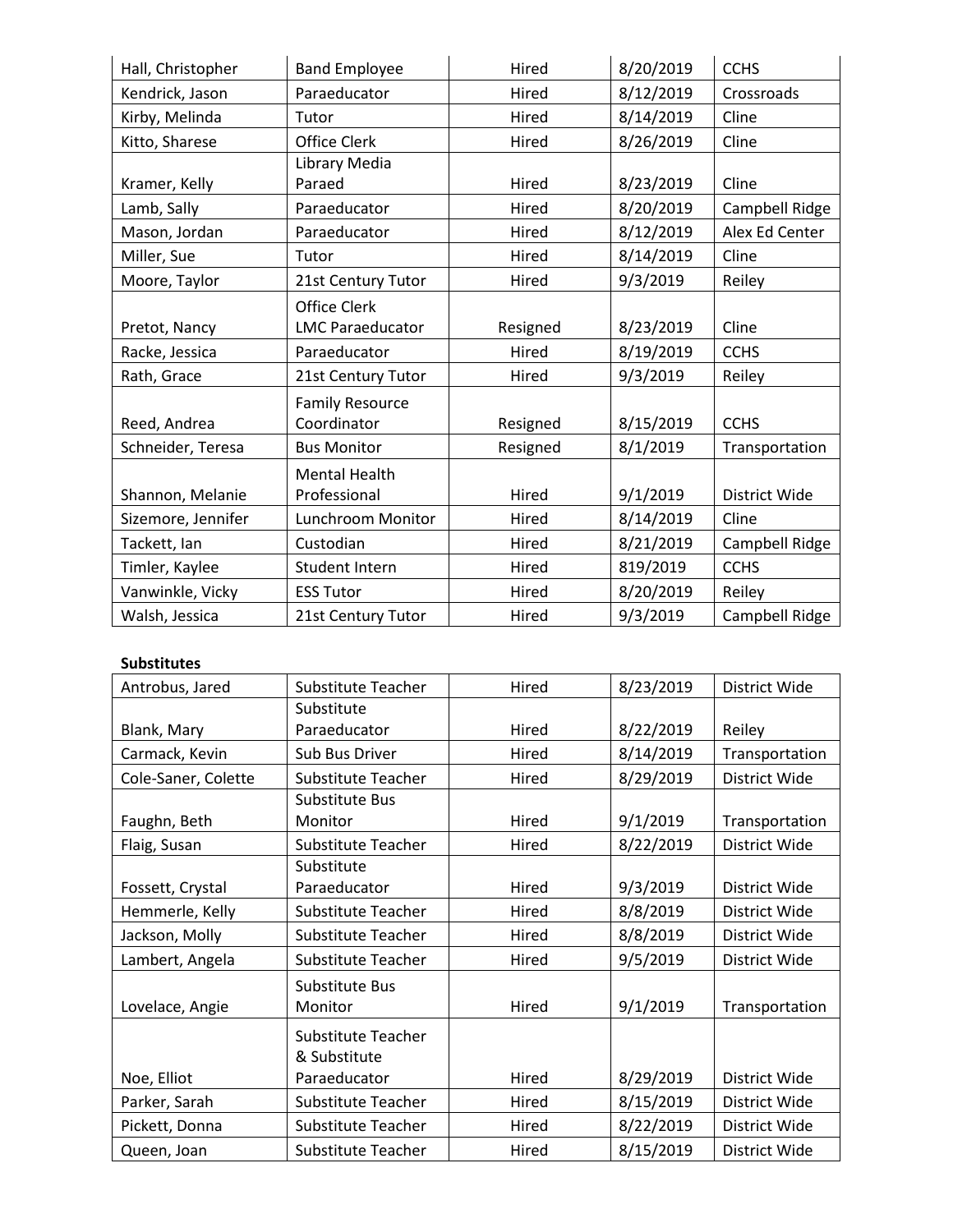|                   | Substitute Teacher |       |           |                |
|-------------------|--------------------|-------|-----------|----------------|
|                   | & Substitute       |       |           |                |
| Simms, Melody     | Paraeducator       | Hired | 8/29/2019 | District Wide  |
|                   | Substitute Bus     |       |           |                |
| Smith, Deborah    | Hired<br>Driver    |       | 8/8/2019  | Transportation |
|                   | Substitute Teacher |       |           |                |
|                   | & Substitute       |       |           |                |
| Snowball, Tiffany | Paraeducator       | Hired | 9/3/2019  | District Wide  |
| Spicer, Joshua    | Substitute Teacher | Hired | 8/15/2019 | District Wide  |
|                   | Substitute         |       |           |                |
|                   | Paraeducator &     |       |           |                |
|                   | Substitute Bus     |       |           |                |
| Strange, Rebecca  | Monitor            | Hired | 8/20/2019 | District Wide  |
|                   | Substitute         |       |           |                |
|                   | Custodian and      |       |           |                |
|                   | Substitute Food    |       |           |                |
| Wiechman, Marilyn | Service            | Hired | 8/23/2019 | District Wide  |
| Williams, Ted     | Substitute Teacher | Hired | 8/8/2019  | District Wide  |

# **Written Communications and Reports**

SBDM Minutes FRYSC Reports Homeless Services Report Pupil Personnel Report Public Relations Report School Related Field Trip Reports Field Trip Report – Athletics Field Trip Report – Transportation Report of Gifts/Donations Essential Work Skills Procedure 04.312 AP.1 (Crowdfunding)

# **III. ACTION AGENDA**

# **Working Budget 2019-20**

19-129 Motion made by Fender, seconded by Schultz, to approve the 2019-20 Working Budget as submitted per the recommendation of the superintendent.

The working budget represents the following:

| Fund 1 - General Fund Budget<br>Fund 2 - Special Revenue (Grants)<br>Fund 310 - Capital Outlay (\$100 per Average Daily<br>Attendance ADA) | \$50,515,704<br>4,338,507<br>\$<br>445,177<br>\$ |
|--------------------------------------------------------------------------------------------------------------------------------------------|--------------------------------------------------|
| Fund 320 - Building Fund (Prin & Int for Bond Payments)                                                                                    | \$3,913,894                                      |
| Fund 51 - Food Service                                                                                                                     | 2,267,680                                        |
| Total Budget which includes General Fund, Special<br>Revenue, Capital Outlay, Building Fund, and Food<br>Services.                         | \$61,480,962                                     |
| Contingency (2% as required by law)                                                                                                        | \$1,229,619                                      |
| Actual Contingency (4.7%)                                                                                                                  | \$2,885,904                                      |

VOTE: Winbigler-Yes; Mason-Yes; Dunn-Absent; Fender-Yes; Schultz-Yes. MOTION CARRIED.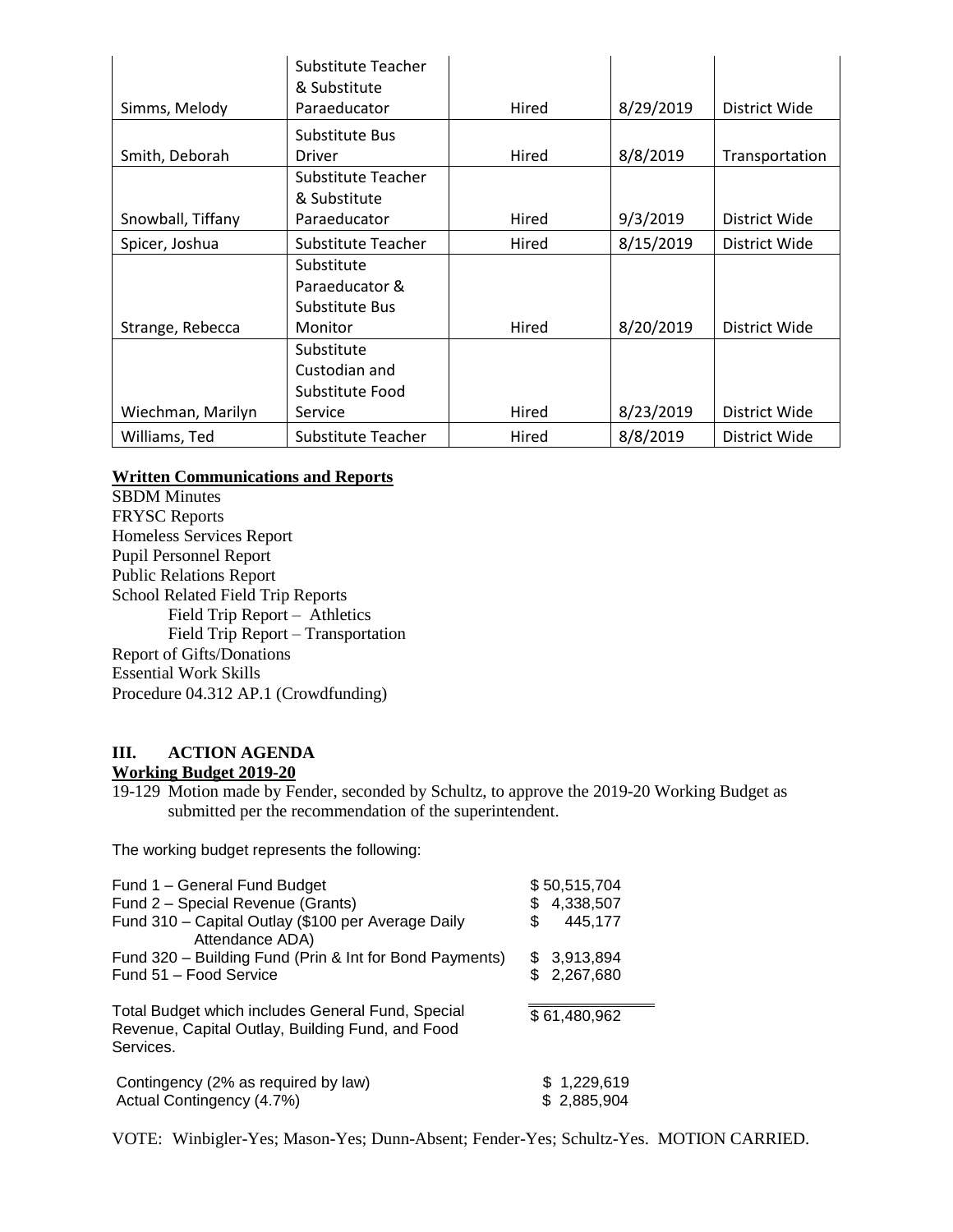# **District Calendar Committee Representation 2020-21 and 2021-22**

- 19-130 Motion made by Mason, seconded by Fender, to appoint Mr. Richard Mason as the board member representative to the 2020-21 and 2021-22 District Calendar Committee.
- VOTE: Winbigler-Yes; Mason-Yes; Dunn-Absent; Fender-Yes; Schultz-Yes. MOTION CARRIED.

## **Policy Revision 08.221 (Grading); Second and Final Reading**

- 19-131 Motion made by Mason, seconded by Schultz, to approve the revision to policy 08.221 (Grading) as presented per the recommendation of the superintendent.
- VOTE: Winbigler-Yes; Mason-Yes; Dunn-Absent; Fender-Yes; Schultz-Yes. MOTION CARRIED.

## **Donation from Tyson Foods**

- 19-132 Motion made by Schultz, seconded by Fender, to approve the donation of up to \$26,388 from Tyson Foods for classroom projects per the recommendation of the superintendent.
- VOTE: Winbigler-Yes; Mason-Yes; Dunn-Absent; Fender-Yes; Schultz-Yes. MOTION CARRIED.

## **Donation to Campbell Ridge Elementary**

- 19-133 Motion made by Mason, seconded by Schultz, to approve the donation of \$3400 to Campbell Ridge Elementary from Campbell Ridge PTO per the recommendation of the superintendent.
- VOTE: Winbigler-Yes; Mason-Yes; Dunn-Absent; Fender-Yes; Schultz-Yes. MOTION CARRIED.

## **Software and Services Agreement with Terrace Metrics, Inc.**

- 19-134 Motion made by Fender, seconded by Schultz, to approve the Software and Services Agreement with Terrace Metrics, Inc. per the recommendation of the superintendent.
- VOTE: Winbigler-Yes; Mason-Yes; Dunn-Absent; Fender-Yes; Schultz-Yes. MOTION CARRIED.

## **CCS Roofing Project BG-1**

- 19-135 Motion made by Fender, seconded by Schultz, to approve the BG-1 for Campbell County Schools roofing projects for 2020 per the recommendation of the superintendent.
- VOTE: Winbigler-Yes; Mason-Yes; Dunn-Absent; Fender-Yes; Schultz-Yes. MOTION CARRIED.

## **Award of Bid for Surplus Computer Equipment**

- 19-136 Motion made by Fender, seconded by Dunn, to award Secure Recycling the bid for the surplus computer and technology equipment per the recommendation of the superintendent.
- VOTE: Winbigler-Yes; Mason-Yes; Dunn-Absent; Fender-Yes; Schultz-Yes. MOTION CARRIED.

## **Bus Usage Charges 2019-20**

19-137 Motion made by Schultz, seconded by Fender, to approve the bus usage charges for 2019-20 as presented per the recommendation of the superintendent.

VOTE: Winbigler-Yes; Mason-Yes; Dunn-Absent; Fender-Yes; Schultz-Yes. MOTION CARRIED.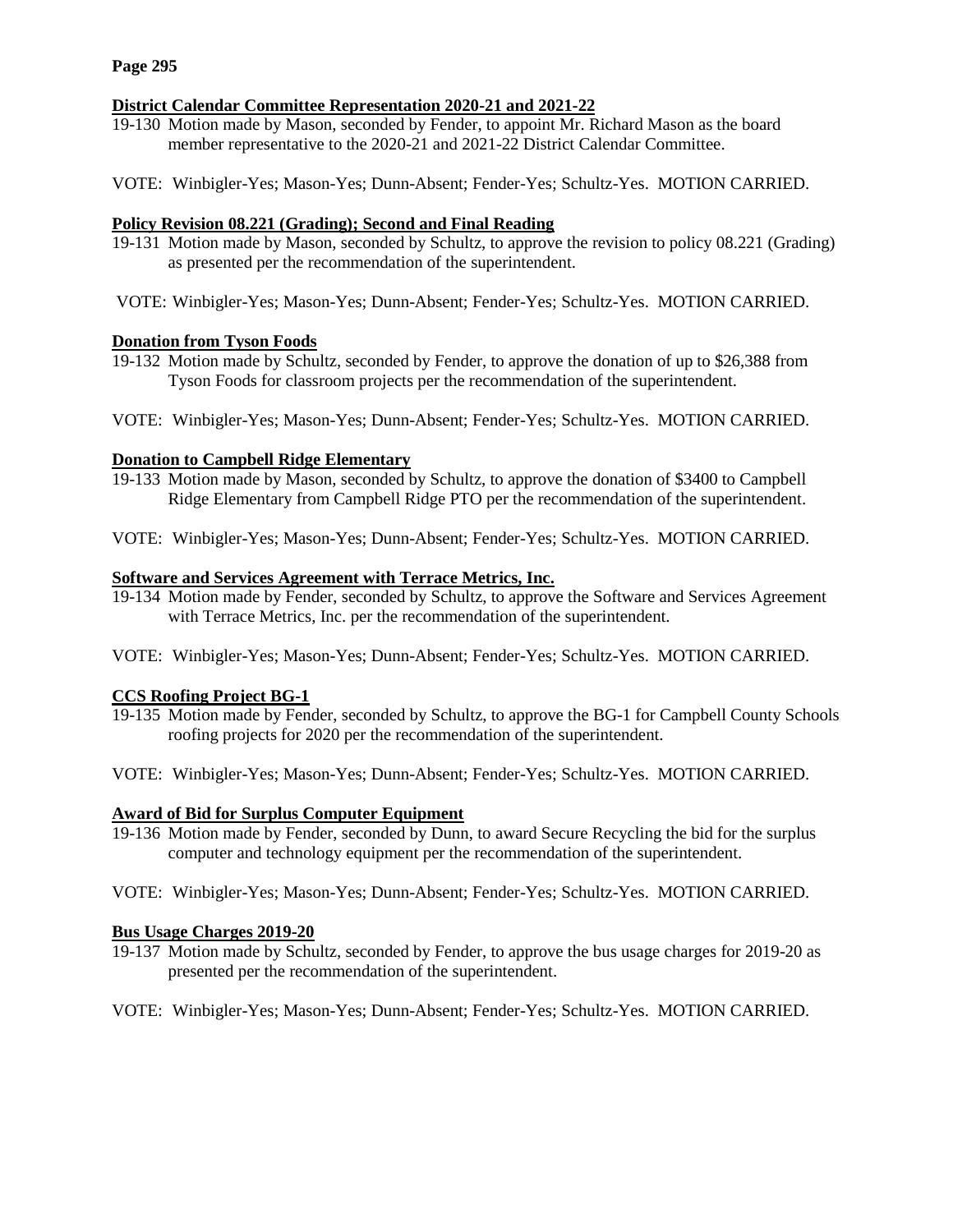# **IV. CONSENT AGENDA**

19-138 Motion made by Fender, seconded by Mason, that the consent agenda be approved as presented per the recommendation of the superintendent.

# **Minutes**

August 5, 2019 – Working Meeting August 19, 2019 – Regular Meeting August 23, 2019 – Special Meeting August 26, 2019 – Special Meeting August 29, 2019 – Public Hearing August 29, 2019 – Special Meeting

#### **Bills - Addendum**

General Fund # 134013-134120 as listed in the Orders of the Treasurer

## **Bills – Regular**

General Fund # 134121-134297 as listed in the Orders of the Treasurer

## **Treasurer's Report**

| Campbell County Board of Education |                  |                 |                               |                |                  |
|------------------------------------|------------------|-----------------|-------------------------------|----------------|------------------|
| Treasurer's Report                 |                  |                 |                               |                |                  |
| For Month Ended August 31, 2019    |                  |                 |                               |                |                  |
|                                    |                  |                 |                               |                |                  |
|                                    | <b>Beginning</b> |                 | <b>Expenditures</b><br>Ending |                |                  |
| <b>Fund</b>                        | <b>Balance</b>   | <b>Revenues</b> | <b>Salaries</b>               | <b>Others</b>  | <b>Balance</b>   |
|                                    |                  |                 |                               |                |                  |
| General                            | 12,534,783       | 1,345,834       | (1,379,053)                   | (1,646,514)    | 10,855,050       |
|                                    |                  |                 |                               |                |                  |
| <b>Sick Leave Retire.</b>          | 168,257          |                 | $\mathbf 0$                   | 0              | 168,257          |
|                                    |                  |                 |                               |                |                  |
| <b>Committed Funds</b>             | 400,000          |                 | 0                             | $\overline{0}$ | 400,000          |
|                                    |                  |                 |                               |                |                  |
| <b>Special Revenue</b>             | (230, 180)       | 400,750         | (163, 183)                    | (245, 935)     | (238, 548)       |
|                                    |                  |                 |                               |                |                  |
| <b>District Activity</b>           | 104,970          | 108             |                               | (17, 026)      | 88,053           |
|                                    |                  |                 |                               |                |                  |
| <b>Capital Outlay</b>              | 178,359          | 0               | 0                             | $\Omega$       | 178,359          |
|                                    |                  |                 |                               |                |                  |
| <b>Building</b>                    | $\blacksquare$   | $\Omega$        | $\Omega$                      | $\Omega$       |                  |
|                                    |                  |                 |                               |                |                  |
| <b>Construction</b>                | 905,908          | 0               | $\Omega$                      | (8,800)        | 897,108          |
|                                    |                  |                 |                               |                |                  |
| <b>Debt Service</b>                | (2, 108, 770)    | 191,199         | 0                             | (227, 194)     | (2, 144, 764)    |
|                                    |                  |                 |                               |                |                  |
| <b>Food Service</b>                | 158,060          | 89,304          | (38, 705)                     | (89, 751)      | 118,908          |
|                                    |                  |                 |                               |                |                  |
| Totals*                            | 12,111,388<br>\$ | 2,027,196       | (1,580,941)                   | (2, 235, 220)  | \$<br>10,322,423 |
|                                    |                  |                 |                               |                |                  |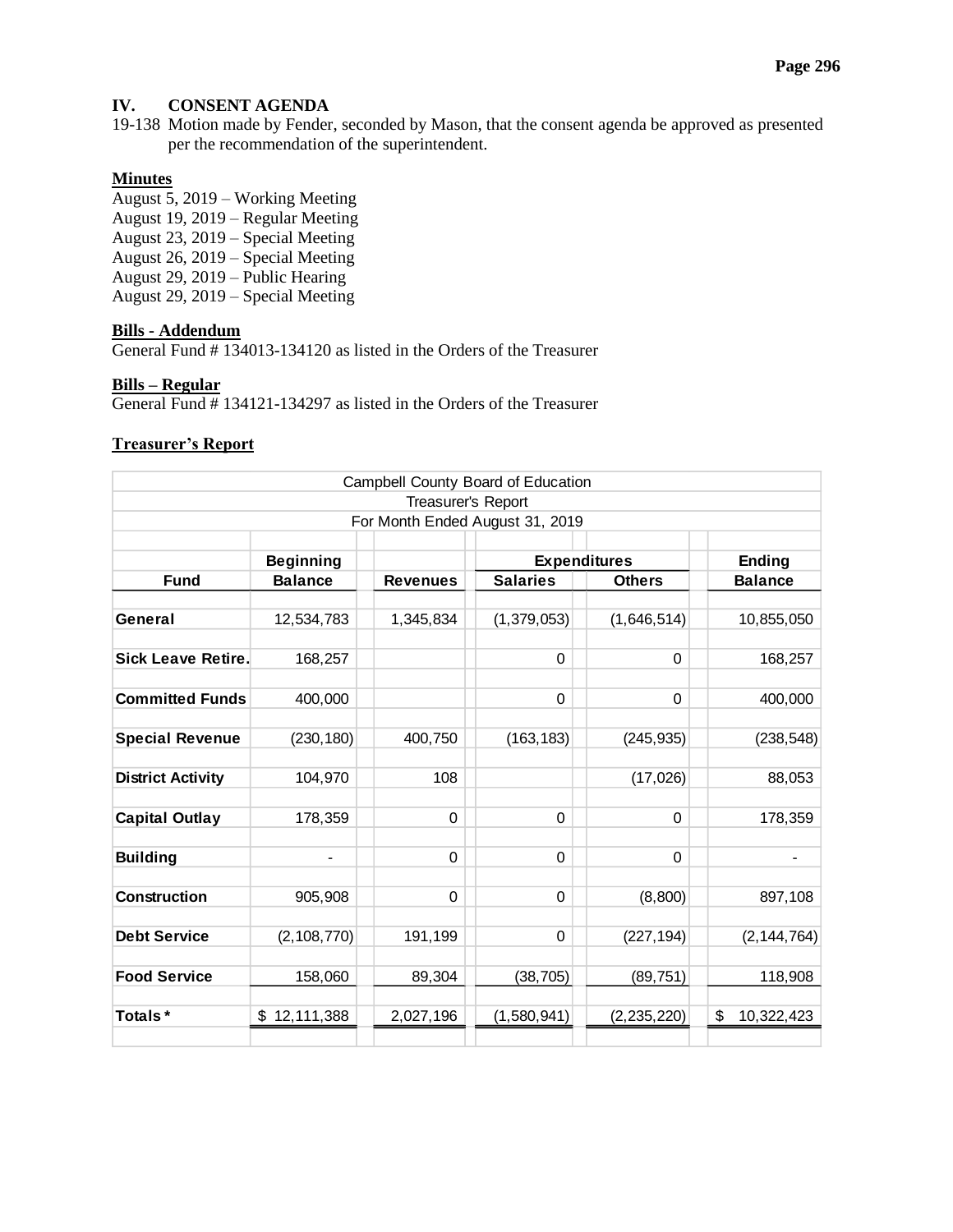**Page 297**

## **Leave of Absence Requests**

David Bezanson, Bus Driver at Transportation, from August 19, 2019 through September 9, 2019 for FMLA.

James Broering, Bus Driver at Transportation, from August 14, 2019 through November 20, 2019 for FMLA.

Emily Cahill, Social Worker at Alexandria Educational Center, Intermittent leave from August 1, 2019 through June 30, 2020 for FMLA.

Collette Carr, Paraeducator at Campbell Ridge Elementary, Intermittent leave from August 12, 2019 through June 30, 2020 for FMLA

Michelle Carrigan, Teacher at Campbell County High School, from August 12, 2019 through August 20, 2019 for FMLA.

Andrea Fleckenstein, Teacher at Reiley Elementary, from August 14, 2019 through August 23, 2019 for FMLA.

Nicholas Haigis, Teacher at Campbell County High School, from September 30, 2019 through October 11, 2019 for FMLA.

Alexandra Harden, Teacher at Cline Elementary, from September 9, 2019 through December 6, 2019 for FMLA.

Sheri Hartman, Food Service Assistant at CCHS and Bus Monitor at Transportation from August 27, 2019 through September 2, 2019 for FMLA.

Brittany LiCalzi, Teacher at Campbell Ridge Elementary, from August 14, 2019 through October 9, 2019 for FMLA.

Joseph Lusher, Lead Custodian at Campbell County Middle School, from August 15, 2019 through September 5, 2019 for FMLA.

Della McCarthy, Bus Monitor at Transportation from August 14, 2019 through September 20, 2019 for FMLA.

Tracy O'Keefe, Human Resources Coordinator at Central Office, Intermittent leave from August 1, 2019 through June 30, 2020 for FMLA.

Lorinda Reynolds, Gifted and Talented Teacher at Central Office, Intermittent leave from July 1, 2019 through June 30, 2020 for FMLA.

William Robinson, Bus Driver at Transportation, from August 29, 2019 through November 1, 2019 for FMLA.

Renee Waymeyer, Bus Driver at Transportation, from August 14, 2019 through October 9, 2019 for FMLA.

Sherry Wirth, Student Well Being Coordinator, Central Office, Intermittent leave from August 19, 2019 through June 30, 2020 for FMLA.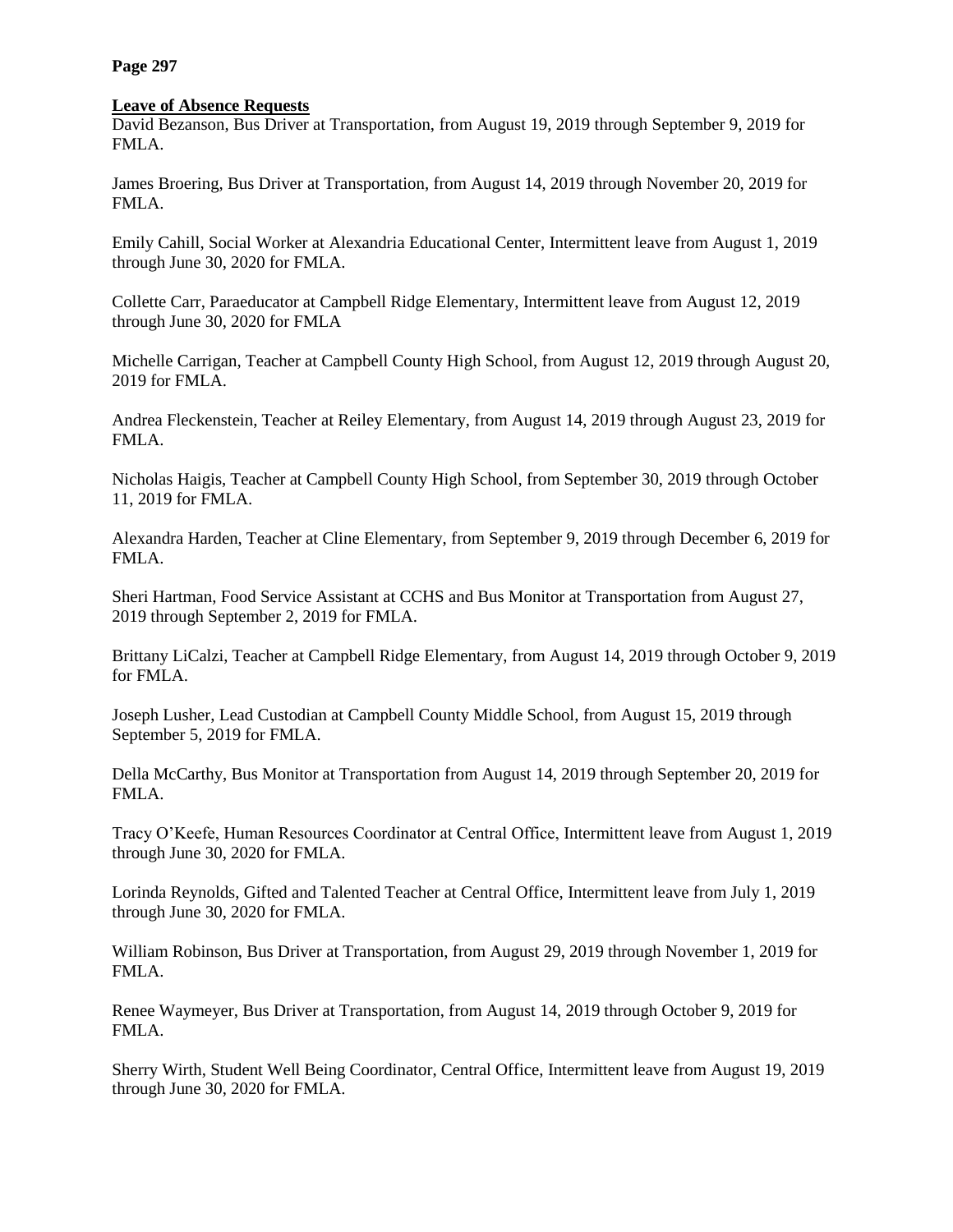# **Fiscal Court Transportation Charges**

Based on the pupils transported in 2018-19, parochial students were 11% of the total. The total of our transportation expenses equaled \$2,857,753 which is net of the following: the state's reimbursement for vocational student transportation and expenses such as those related to bus monitors, field trips, preschool, and special education transportation.

Based on this information, the Fiscal Court's share of the expenses for parochial students would be \$316,701.60 compared to \$338,277.56 in the previous year. This decrease is a result of our overall transportation costs slightly decreasing as well as a decrease in the percentage of parochial school students being transported compared to total students transported.

It is recommended that the Board approve the attached Fiscal Court Contract for 2019-20 in the amount of \$316,701.60 payable in nine (9) monthly installments of \$35,189.07 each.

# **KECSAC MOA**

Attached are the memorandum agreements with the Kentucky Educational Collaborative State Agency Children (KECSAC) and Campbell County Schools. These agreements describe the educational services and procedures that Campbell County Schools will provide through the Alexandria Educational Center and for students residing at Holly Hill Children's Home. They also document the support that KECSAC will provide Campbell County Schools. KECSAC provides funding for State Agency Children (SAC) as defined by state guidelines. The programs listed receive KECSAC funding.

## **District Assurances**

This document is required by the Kentucky Department of Education (KDE) and must be approved by the Board of Education. There are numerous assurances, some of which include: provision of services as required to disadvantaged children, migrant children, neglected and delinquent children, limited English proficient students, immigrant students, and homeless students. We will provide high quality teachers and principals. Technology funds will be used to improve student achievement. Safe and Drug free funds will be used to foster a safe and drug free learning environment. Carl D. Perkins funds will be used to improve academic and technical skills for students in vocational programs. Flex Funds will be used in accordance with state regulations for Professional Development, Textbooks, Gifted and Talented, and Extended School Services

# **District Calendar Committee Membership**

Beginning with the 2018-19 school year, and each year thereafter, KRS 158.070 required the local board of education, upon recommendation of the superintendent to annually appoint a school district calendar committee to review, develop, and recommend school calendar options.

The school district calendar committee means a committee consisting of:

- 1. One (1) school district principal;
- 2. One (1) school district office administrator other than the superintendent;
- 3. One (1) member of the local board of education;
- 4. Two (2) parents of students attending a school in the district;
- 5. One (1) school district elementary school teacher;
- 6. One (1) school district middle or high school teacher;
- 7. Two (2) school district classified employees; and
- 8. Two (2) community members from the local chamber of commerce, business community, or tourism commission

# **Shortened School Day**

The Director of Special Education is requesting approval for a high school student to be placed on a shortened school day.

# **Specialized Student Placement**

The Director of Special Education is requesting approval of a contract with Point/ARC of Northern Kentucky.